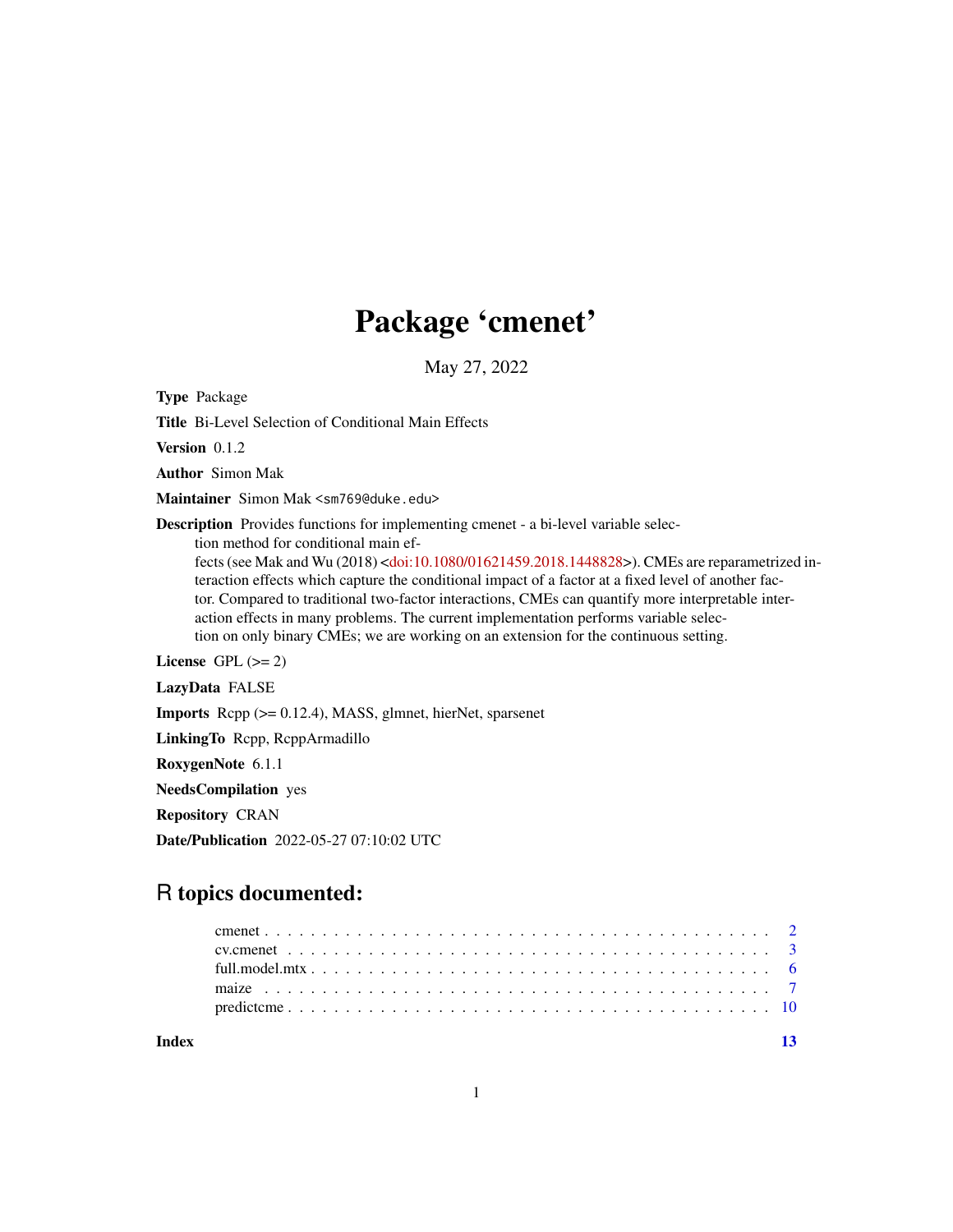#### <span id="page-1-0"></span>Description

cmenet performs variable selection of conditional main effects (CMEs) via a bi-level penalization framework, given fixed penalty parameters.

#### Usage

```
cmenet(xme, xcme, y,
      lambda.sib=exp(seq(from=log(max.lambda),to=log(max.lambda*1e-6),length=20)),
      lambda.cou=exp(seq(from=log(max.lambda),to=log(max.lambda*1e-6),length=20)),
          max.lambda=lambda0.cme(cbind(xme,xcme),y),
          gamma=1/(0.5-tau)+0.001, tau=0.01,
          act.vec=rep(1,ncol(xme)+ncol(xcme)),
          beta0=rep(0,ncol(xme)+ncol(xcme)),
          it.max=250, lambda.flg=T)
```
#### Arguments

| xme        | An $n \times p$ binary model matrix for MEs.                                                                  |
|------------|---------------------------------------------------------------------------------------------------------------|
| $x$ cme    | An <i>n</i> x (4*choose( <i>p</i> ,2)) model matrix for CMEs.                                                 |
| у          | An <i>n</i> -length response vector.                                                                          |
| lambda.sib | Penalty vector for sibling CMEs.                                                                              |
| lambda.cou | Penalty vector for cousin CMEs.                                                                               |
| max.lambda | Maximum penalty value.                                                                                        |
| gamma      | Bridge parameter in MC+ penalty.                                                                              |
| tau        | Coupling parameter for CMEs.                                                                                  |
| act.vec    | A $(p+4*choose(p,2))$ -length binary vector for setting which variables are always<br>active in optimization. |
| beta0      | Initial regression coefficients.                                                                              |
| it.max     | Number of optimization iterations.                                                                            |
| lambda.flg | Use the default option TRUE (unless within cv. cmenet).                                                       |

#### Value

| coefficients | Array of regression coefficients (over different lambda.sib and lambda.cou). |
|--------------|------------------------------------------------------------------------------|
| residuals    | Array of regression residuals (over different lambda, sib and lambda, cou).  |
| inter        | Matrix of intercept estimates (over different lambda, sib and lambda, cou).  |

#### References

Mak and Wu (2018). cmenet: a new method for bi-level variable selection of conditional main effects. *Journal of the American Statistical Association*, to appear.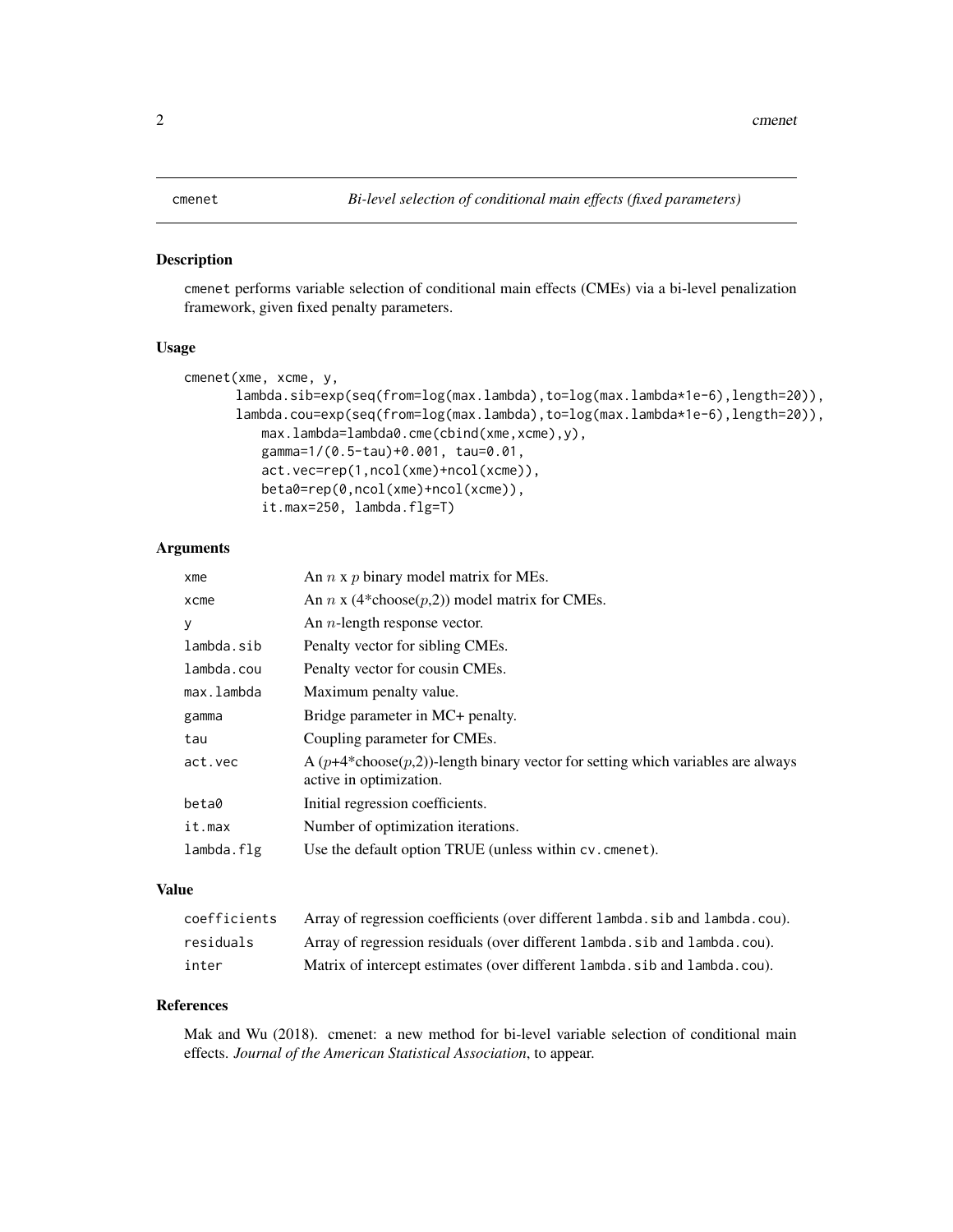#### <span id="page-2-0"></span>cv.cmenet 3

#### Examples

```
## Not run:
   library(MASS)
n <- 50 #number of observations
p <- 50 #number of main effects
## Simulate model matrix for MEs and CMEs
set.seed(1)
rho <- 0 #correlation
ones <- matrix(1,p,p)
covmtx \leq rho*ones+(1-rho)*diag(p)
latmtx <- mvrnorm(n,p,mu=rep(0,p),Sigma=covmtx) #equicorrelated cov. matrix
memtx <- (latmtx>=0)-(latmtx<0) #simulate model matrix for MEs
model.mtx <- full.model.mtx(memtx)$model.mtx #generate model matrix for MEs and CMEs
## Set true model and generate response
num.act <- 2 # two siblings active
num.grp <- 4 # ... within four active groups
ind \leq c()for (ii in 1:num.grp){
  eff <- sample(seq(2*(p-1)),num.act)
  ind \leq c(ind, p + eff + (ii-1)*(2*(p-1)))}
colnames(model.mtx)[ind] # active CMEs
des.mtx <- model.mtx[,ind]
inter <- 12 #intercept
xbtrue <- inter + rowSums(des.mtx)
y <- xbtrue + rnorm(n,sd=1) #response
xme \leq model.mtx[,1:p]
xcme <- model.mtx[,(p+1):ncol(model.mtx)]
## Run cmenet
cv.cme <- cv.cmenet(xme, xcme, y, var.names=colnames(model.mtx))
## End(Not run)
```
cv.cmenet *Bi-level selection of conditional main effects*

#### Description

The main function in this package. cv.cmenet performs variable selection of conditional main effects (CMEs) via a bi-level penalization framework, with penalty parameters tuned via crossvalidation.

#### Usage

cv.cmenet(xme, xcme, y,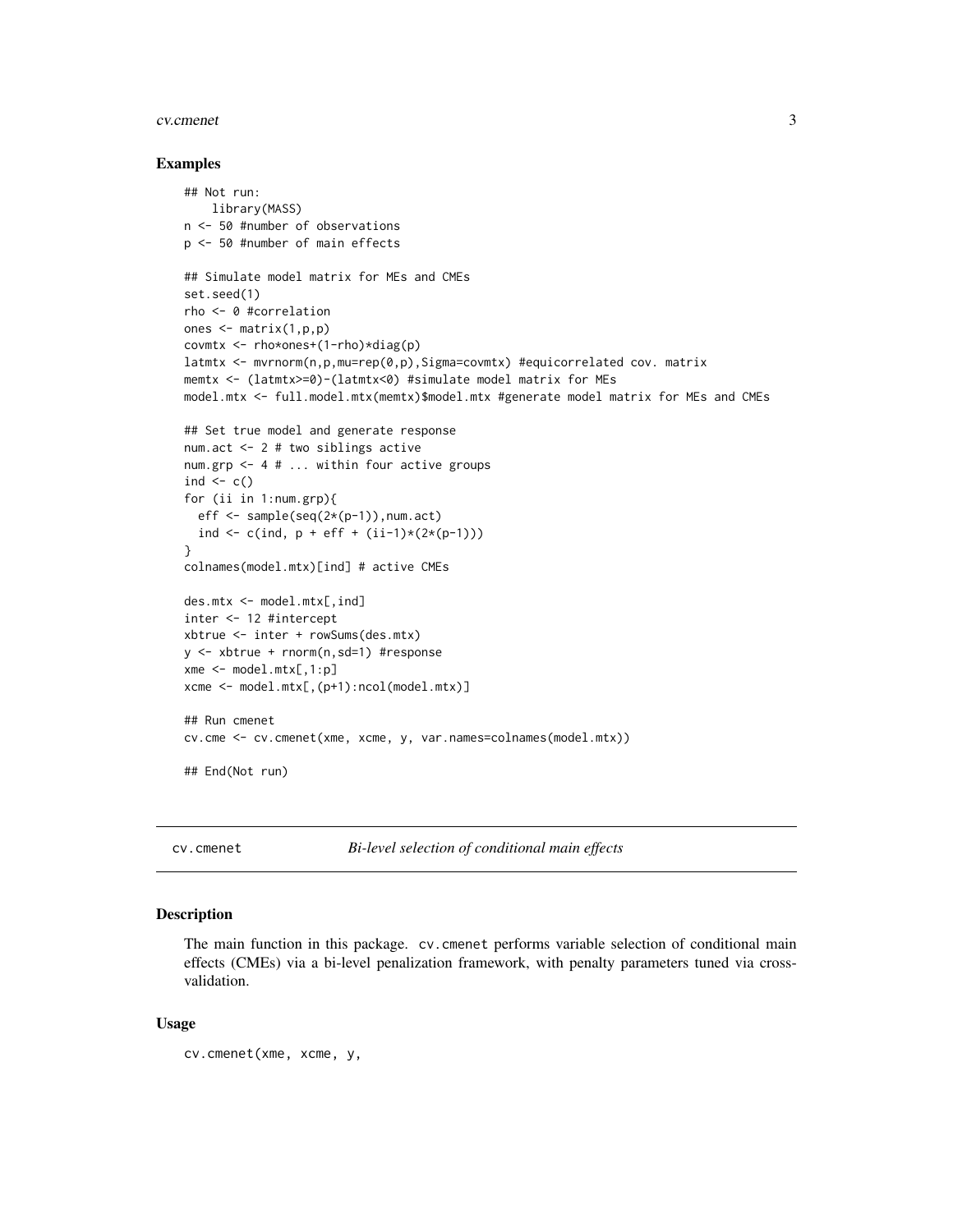```
nfolds = 10, var.names = NULL,
nlambda.sib=20, nlambda.cou=20, lambda.min.ratio=1e-6,
ngamma=10, max.gamma=150, ntau=20,
max.tau=0.01, tau.min.ratio=0.01,
it.max=250, it.max.cv=25, warm.str="lasso")
```
#### Arguments

| xme                             | An $n \times p$ binary model matrix for MEs.                                                                                                      |
|---------------------------------|---------------------------------------------------------------------------------------------------------------------------------------------------|
| xcme                            | An <i>n</i> x (4*choose( $p$ ,2)) model matrix for CMEs.                                                                                          |
| У                               | An $n$ -length response vector.                                                                                                                   |
| nfolds                          | Number of folds for cross-validation.                                                                                                             |
| var.names                       | A $(p+4*choose(p,2))$ -length string vector for variable names.                                                                                   |
| nlambda.sib                     | Number of values for lambda.sib.                                                                                                                  |
| nlambda.cou<br>lambda.min.ratio | Number of values for lambda.cou.                                                                                                                  |
|                                 | Smallest value for lambda.sib and lambda.cou, as a fraction of lambda.max<br>(the smallest penalty for which all coefficients are zero).          |
| ngamma                          | Number of values for gamma.                                                                                                                       |
| max.gamma                       | Maximum value for gamma.                                                                                                                          |
| ntau                            | Number of values for tau.                                                                                                                         |
| max.tau                         | Maximum value for tau.                                                                                                                            |
| tau.min.ratio                   | Smallest value for tau, as a fraction of max. tau.                                                                                                |
| it.max                          | Number of optimization iterations.                                                                                                                |
| it.max.cv                       | Number of optimization iterations in cross-validation.                                                                                            |
| warm.str                        | A string indicating which method should be used for warm-starting active vari-<br>ables. Current options include "lasso" (default) and "hierNet". |

#### Value

| cme.fit      | Fitted cmenet object.                                              |
|--------------|--------------------------------------------------------------------|
| params       | Fitted penalty parameters (lambda.sib, lambda.cou, gamma and tau). |
| select.names | Selected ME and CME variables.                                     |
| select.idx   | Indices for select. names.                                         |

#### References

Mak and Wu (2018). cmenet: a new method for bi-level variable selection of conditional main effects. *Journal of the American Statistical Association*, to appear.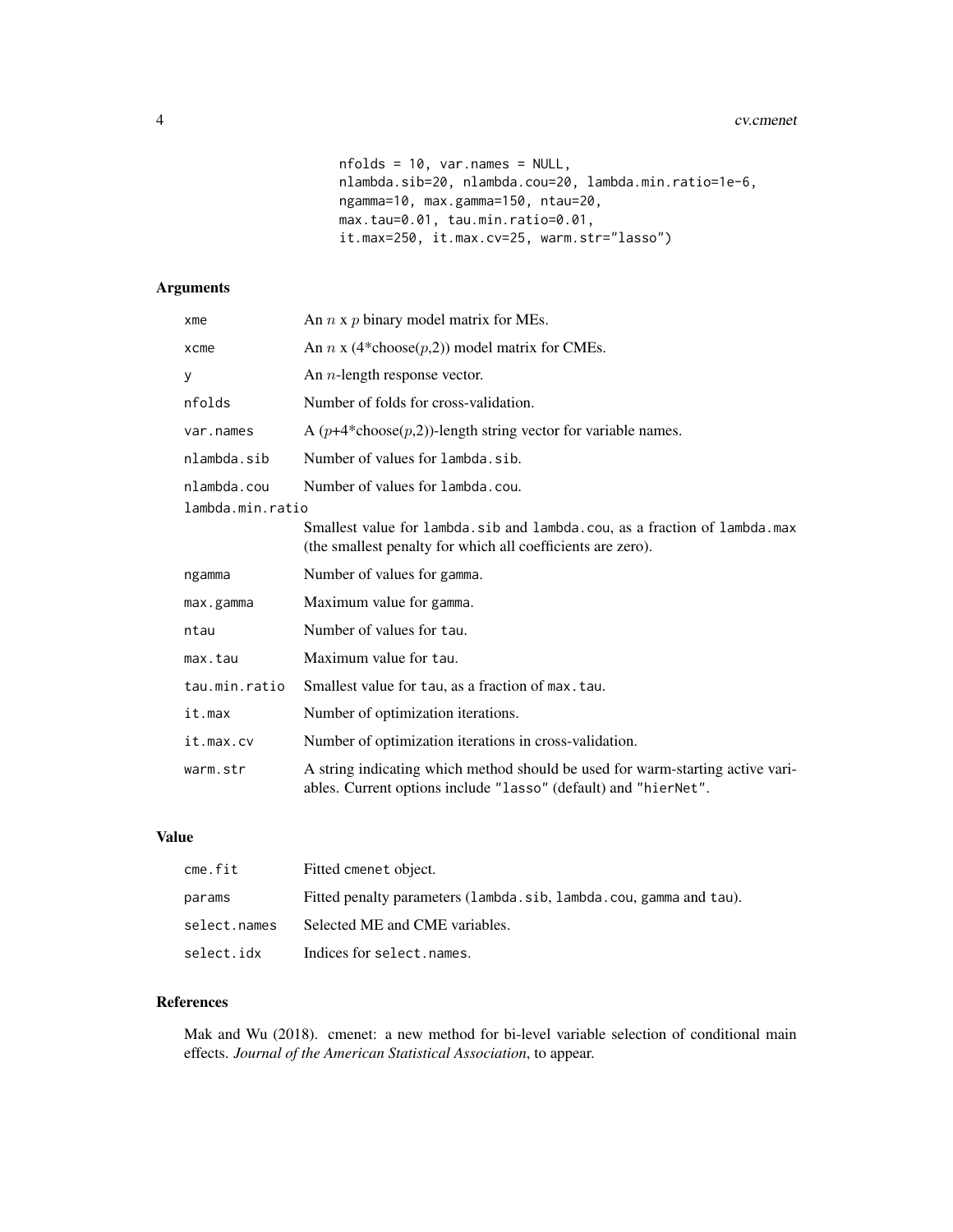#### cv.cmenet 5

#### Examples

```
## Not run:
library(MASS)
n <- 50 #number of observations
p <- 50 #number of main effects
## Simulate model matrix for MEs and CMEs
set.seed(1)
rho <- 0 #correlation
ones <- matrix(1,p,p)
covmtx \leq rho*ones+(1-rho)*diag(p)
latmtx <- mvrnorm(n,p,mu=rep(0,p),Sigma=covmtx) #equicorrelated cov. matrix
memtx <- (latmtx>=0)-(latmtx<0) #simulate model matrix for MEs
model.mtx <- full.model.mtx(memtx)$model.mtx #generate model matrix for MEs and CMEs
## Set true model and generate response
num.act <- 2 # two siblings active
num.grp <- 4 # ... within four active groups
ind \leq c()
for (ii in 1:num.grp){
  eff \leq sample(seq(2*(p-1)),num.act)
 ind <- c(ind, p + eff + (ii-1)*(2*(p-1)))}
colnames(model.mtx)[ind] # active CMEs
des.mtx < - model.mtx[,ind]inter <- 12 #intercept
xbtrue <- inter + rowSums(des.mtx)
y <- xbtrue + rnorm(n,sd=1) #response
xme \leq model.mtx[,1:p]
xcme <- model.mtx[,(p+1):ncol(model.mtx)]
#---------------------------------------------------------------
# Selection of MEs and CMEs:
#---------------------------------------------------------------
## cmenet (parameters tuned via cross-validation)
cv.cme <- cv.cmenet(xme, xcme, y, var.names=colnames(model.mtx))
fit.cme <- cv.cme$cme.fit
sel.cme <- cv.cme$select.idx
colnames(model.mtx)[ind] #true model
colnames(model.mtx)[sel.cme] #selected effects from cmenet
colnames(model.mtx)[setdiff(sel.cme,ind)] #selected effects not in true model
colnames(model.mtx)[setdiff(ind,sel.cme)] #true effects not in selected model
## lasso
library(glmnet)
cv.las <- cv.glmnet(cbind(xme,xcme),y)
fit.las <- glmnet(cbind(xme,xcme),y)
sel.las <- which(fit.las$beta[,which(cv.las$lambda==cv.las$lambda.min)]!=0)
colnames(model.mtx)[ind] #true model
colnames(model.mtx)[sel.las] #selected effects from lasso
```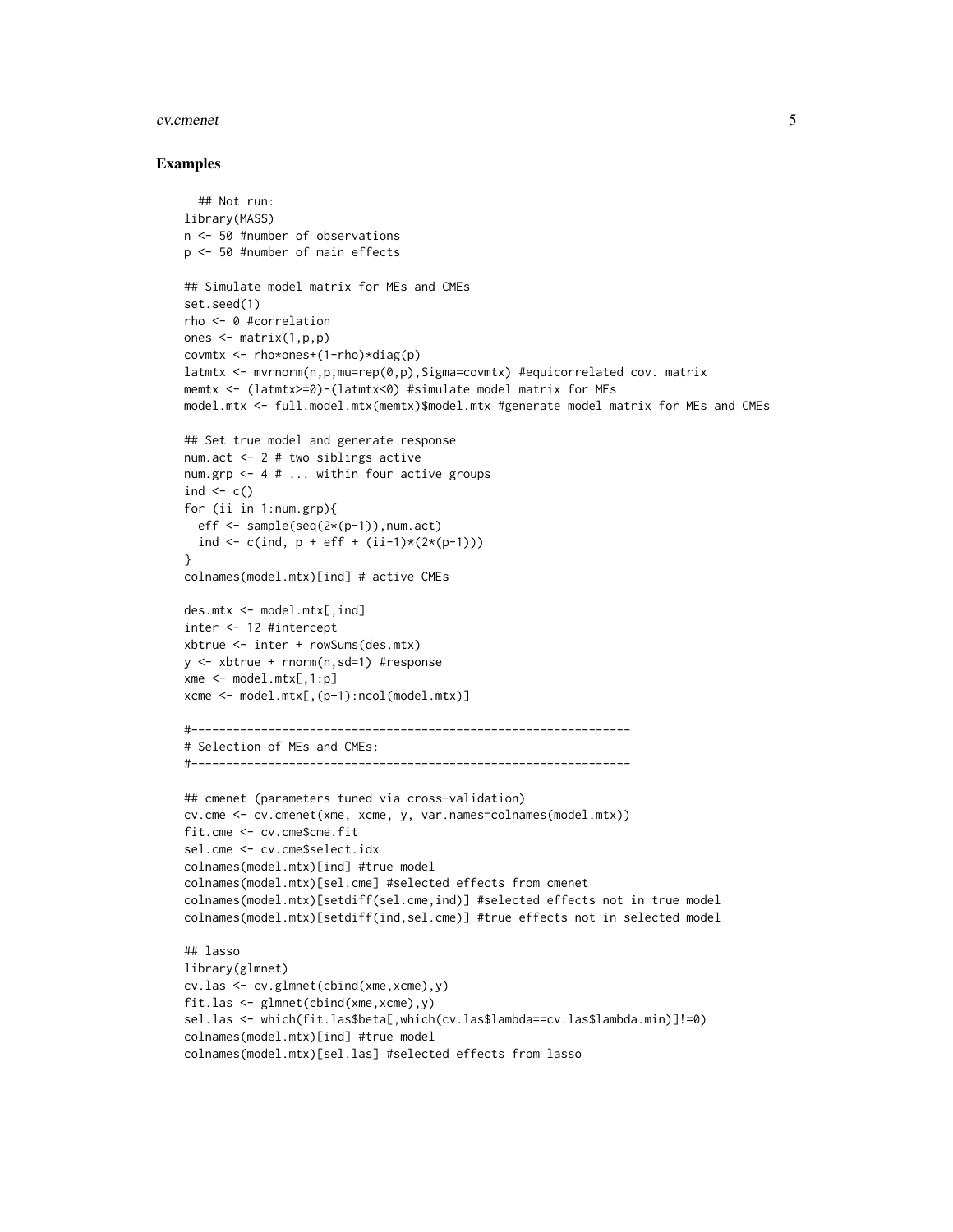```
colnames(model.mtx)[setdiff(sel.las,ind)] #selected effects not in true model
colnames(model.mtx)[setdiff(ind,sel.las)] #true effects not in selected model
## sparsenet
library(sparsenet)
cv.sn <- cv.sparsenet(cbind(xme,xcme),y)
fit.sn <- sparsenet(cbind(xme,xcme),y)
sel.sn <- which(fit.sn$coefficients[[cv.sn$which.min[2]]]$beta[,cv.sn$which.min[1]]!=0)
colnames(model.mtx)[ind] #true model
colnames(model.mtx)[sel.sn] #selected effects from sparsenet
colnames(model.mtx)[setdiff(sel.sn,ind)] #selected effects not in true model
colnames(model.mtx)[setdiff(ind,sel.sn)] #true effects not in selected model
#---------------------------------------------------------------
## Comparison:
#---------------------------------------------------------------
## (a) Misspecifications
length(setdiff(sel.cme,ind)) + length(setdiff(ind,sel.cme)) # cmenet: 25
length(setdiff(sel.las,ind)) + length(setdiff(ind,sel.las)) # lasso: 29
length(setdiff(sel.sn,ind)) + length(setdiff(ind,sel.sn)) # sparsenet: 60
## (b) MSPE
set.seed(1000)
ntst <- 20
latmtx <- mvrnorm(ntst,p,mu=rep(0,p),Sigma=covmtx)
memtx <- (latmtx>=0)-(latmtx<0)
tst.mtx <- full.model.mtx(memtx)$model.mtx
xbtst <- inter + rowSums(tst.mtx[,ind])
ytst <- xbtst + rnorm(ntst,sd=1)
pred.cme <- predictcme(fit.cme,newx=tst.mtx)[,which(cv.cme$lambda.sib==cv.cme$params[1]),
            which(cv.cme$lambda.cou==cv.cme$params[2])]
pred.las <- predict(fit.las,newx=tst.mtx)[,which(cv.las$lambda==cv.las$lambda.min)]
pred.sn <- predict(fit.sn,newx=tst.mtx)[[which(fit.sn$gamma==cv.sn$parms.min[1])]][,
           which(fit.sn$lambda==cv.sn$parms.min[2])]
mean( (ytst-pred.cme)^2 ) # cmenet: 3.61
mean( (ytst-pred.las)^2 ) # lasso: 4.22
mean( (ytst-pred.sn)^2 ) # sparsenet: 4.00
```
## End(Not run)

full.model.mtx *Generate full model matrix for MEs and CMEs*

#### **Description**

full.model.mtx returns the full model matrix for main effects (MEs) and conditional main effects (CMEs).

<span id="page-5-0"></span>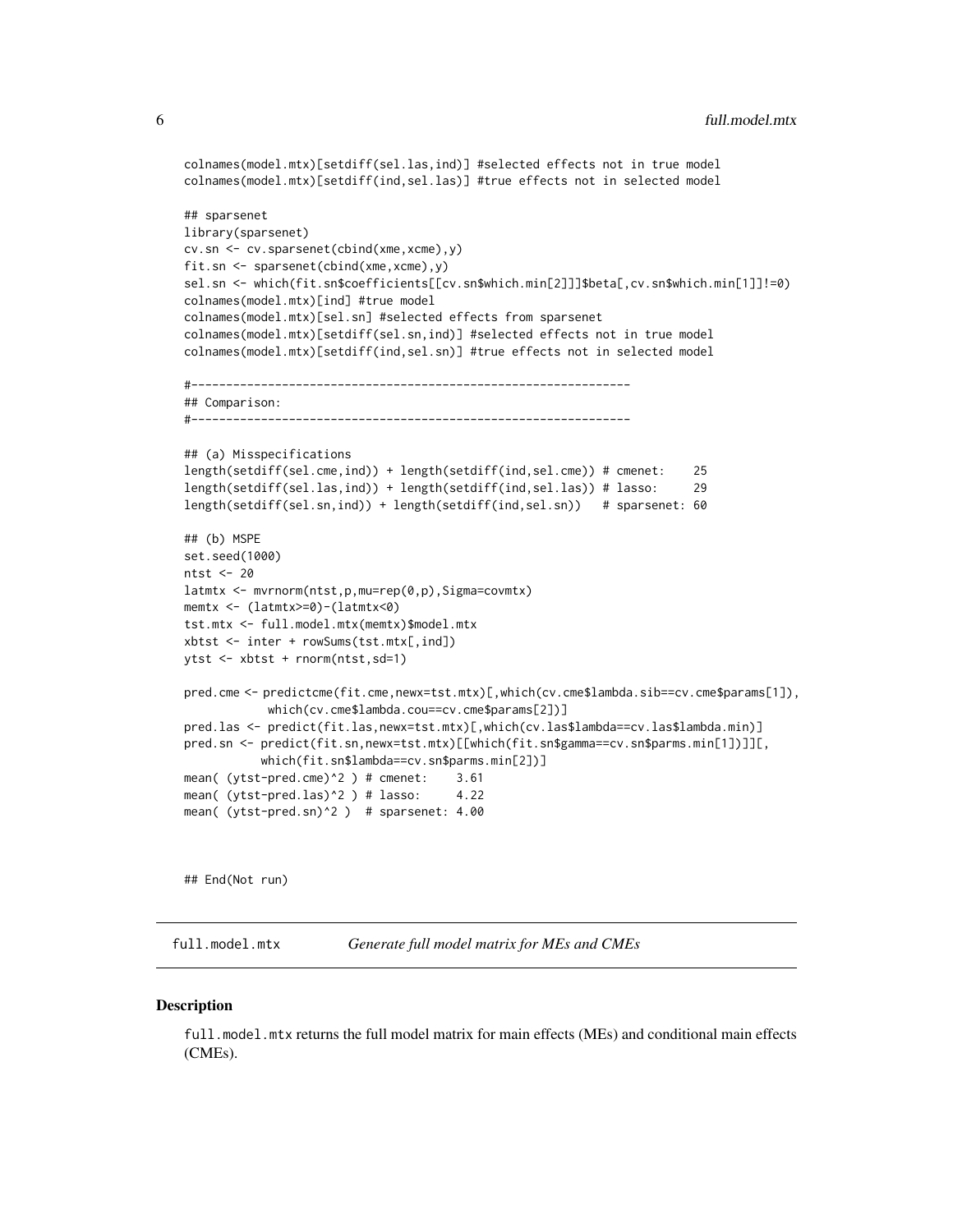#### <span id="page-6-0"></span>maize 7 and 7 and 7 and 7 and 7 and 7 and 7 and 7 and 7 and 7 and 7 and 7 and 7 and 7 and 7 and 7 and 7 and 7 and 7 and 7 and 7 and 7 and 7 and 7 and 7 and 7 and 7 and 7 and 7 and 7 and 7 and 7 and 7 and 7 and 7 and 7 and

#### Usage

full.model.mtx(xme)

#### Arguments

| xme |  | An $n \times p$ binary model matrix ( <i>n</i> observations, <i>p</i> binary MEs). |  |
|-----|--|------------------------------------------------------------------------------------|--|
|-----|--|------------------------------------------------------------------------------------|--|

#### Value

| model.mtx  | An <i>n</i> x ( $p+4*$ choose( $p,2$ )) full model matrix for MEs and CMEs. |
|------------|-----------------------------------------------------------------------------|
| $c$ me.mtx | An <i>n</i> x (4*choose( <i>p</i> ,2)) model matrix for only CMEs.          |

#### Examples

```
library(MASS)
n <- 50 #number of observations
p <- 50 #number of main effects
## Simulate model matrix for MEs and CMEs
set.seed(1)
rho <- 0 #correlation
ones <- matrix(1,p,p)
covmtx <- rho*ones+(1-rho)*diag(p)
latmtx <- mvrnorm(n,p,mu=rep(0,p),Sigma=covmtx) #equicorrelated cov. matrix
memtx <- (latmtx>=0)-(latmtx<0) #simulate model matrix for MEs
model.mtx <- full.model.mtx(memtx)$model.mtx #generate model matrix for MEs and CMEs
```
maize *Maize dataset*

#### Description

A subset of the maize dataset from Buckler et al.  $(2009)$ , with  $n = 150$  observations (days to male flowering time) and  $p = 40$  main effects (binary SNP markers).

#### Usage

```
data(maize)
```
#### References

Buckler et al. (2009). The genetic architecture of maize flowering time. *Science* 325, 714-718.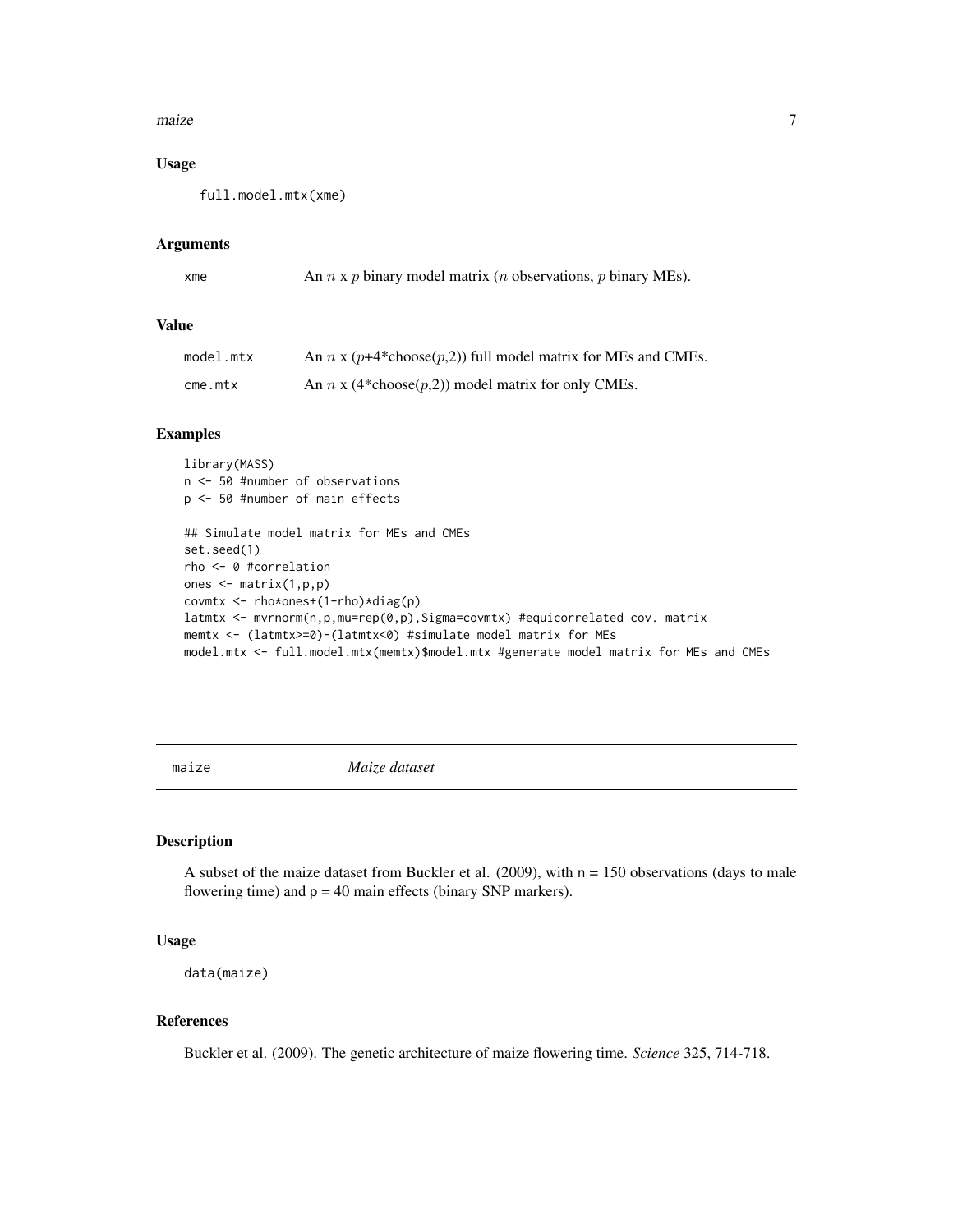8 maize not a state of the contract of the contract of the contract of the contract of the contract of the contract of the contract of the contract of the contract of the contract of the contract of the contract of the con

#### Examples

```
## Not run:
library(cmenet)
library(hierNet)
## Load data
data(maize) #load in main effects (MEs) and response
xme <- as.matrix(maize[,1:(ncol(maize)-1)])
yy <- as.vector(maize[,ncol(maize)])
nn <- nrow(xme)
pp \le - \text{ncol}(\text{xme})model.mtx <- full.model.mtx(xme)$model.mtx #full model matrix
xcme <- model.mtx[,(pp+1):ncol(model.mtx)] #model matrix for conditional main effects (CMEs)
#---------------------------------------------------------------
## Selection:
#---------------------------------------------------------------
## cmenet (new analysis: MEs and CMEs)
set.seed(1000)
cv.cme <- cv.cmenet(xme,xcme,yy,var.names=colnames(model.mtx)) #CV fit
cme.dat <- data.frame(y=yy,x=model.mtx[,cv.cme$select.idx])
cme.glm <- lm(y~.,data=cme.dat) #linear model on selected effects
cv.cme$select.names #selected effects
summary(cme.glm)$coefficients[,4] #p-values
## hierNet (traditional analysis: MEs and two-factor interactions)
set.seed(1000)
hnp <- hierNet.path(xme,yy) #hierNet path
cv.hn <- hierNet.cv(hnp,xme,yy) #CV fit
l.opt <- which(hnp$lamlist==cv.hn$lamhat)
me.sel <- (hnp$bp-hnp$bn)[,l.opt]
me.idx <- which(me.sel!=0) #selected main effects
int.sel <- hnp$th[,,l.opt]
int.idx <- which(int.sel!=0,arr.ind=T)
int.idx <- t(apply(int.idx,1,function(xx){sort(xx)}))
int.idx <- unique(int.idx) #selected interactions
model.mtx.hier <- xme[,me.idx] #model matrix on selected effects
for (ll in 1:nrow(int.idx)){
  model.mtx.hier <- cbind(model.mtx.hier, xme[,int.idx[ll,1]]*xme[,int.idx[ll,2]] )
}
int.nm <- sapply(1:nrow(int.idx),function(xx){
  paste0(colnames(xme)[int.idx[xx,1]],colnames(xme)[int.idx[xx,2]])
})
colnames(model.mtx.hier) <- c(colnames(xme)[me.idx],int.nm)
hn.dat <- data.frame(y=yy,x=model.mtx.hier)
hn.glm <- lm(y~.,data=hn.dat) #linear model on selected effects
colnames(model.mtx.hier) #selected effects
summary(hn.glm)$coefficients[,4] #p-values
#---------------------------------------------------------------
```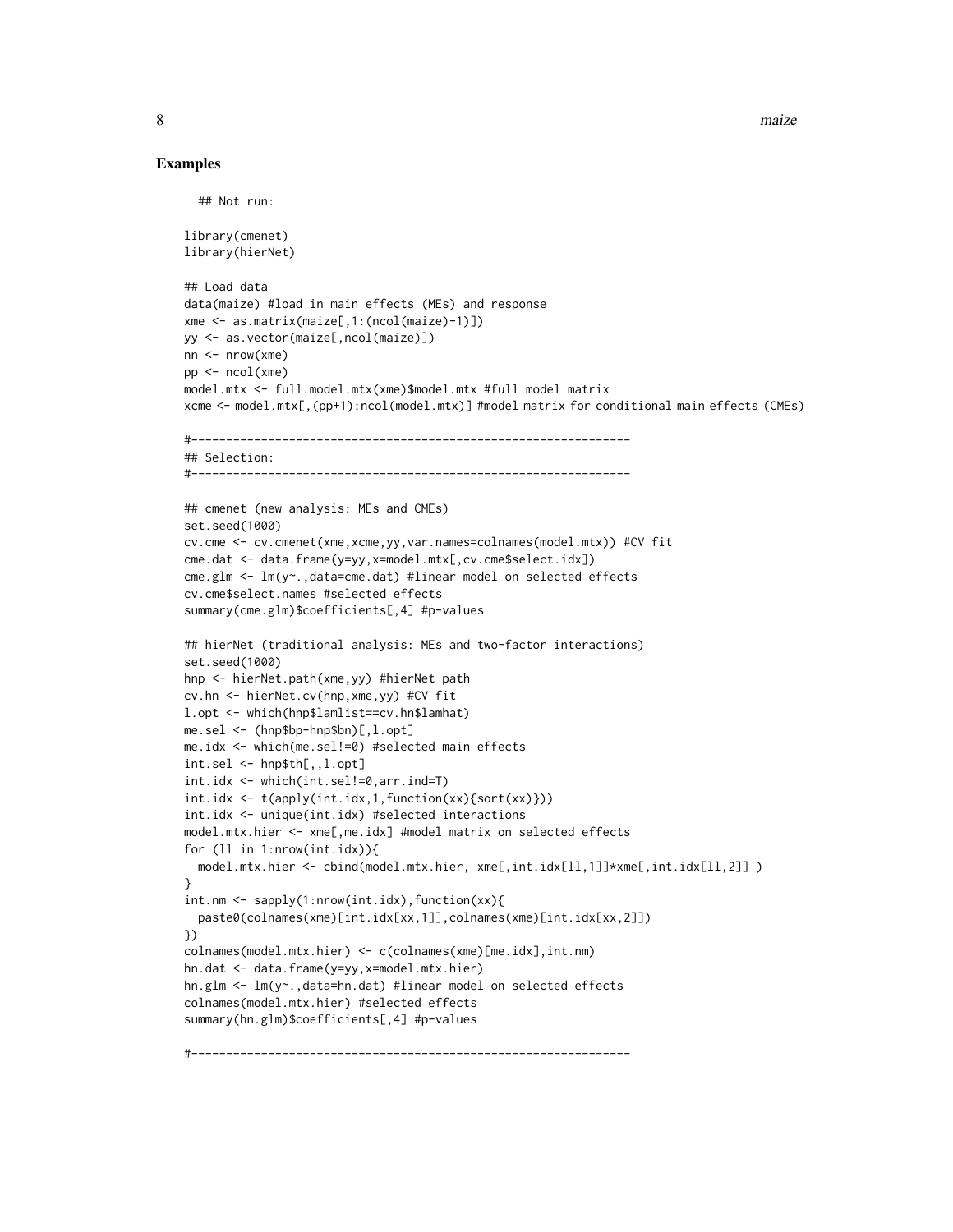maize **9** 

```
## Analysis of selected effects:
# (a) cmenet: more parsimonious gene-gene interaction model
# - hierNet: 66 variables
# - cmenet: 17 variables
# (b) cmenet: greater insight on the conditional structure of
# selected MEs from traditional analysis (w/ lower p-values)
# - hierNet: g38
# - cmenet: g11|g38+, g12|g38-, g14|g38+
# Interpretation:
# - hierNet: gene 38 is active
# - cmenet: gene 38 activates genes 11 and 14, and inhibits gene 12
# (c) cmenet: selected CMEs are more interpretable than selected
# interactions from traditional analysis (w/ lower p-values)
# - hierNet: g1*g39, g27*g39
# - cmenet: g1|g39-, g27|g39-
# Interpretation:
# - hierNet: interactions exist b/w g1 & g39, and g27 & g39
# - cmenet: gene 39 inhibits gene 1 and gene 27
#---------------------------------------------------------------
#---------------------------------------------------------------
## Prediction:
#---------------------------------------------------------------
## cmenet (new analysis)
set.seed(1111)
test.prop <-0.5#
ntrials <- 10 # no. of replications
mspe1 <- rep(NA,ntrials)
for (i in 1:ntrials){
 # sample testing and training data
 foldid = sample(rep(seq(1/test.prop), length=length(yy)))
 yy.tr <- yy[which(foldid!=1)] #training
 xme.tr <- xme[which(foldid!=1),]
 xcme.tr <- xcme[which(foldid!=1),]
 yy.ts <- yy[which(foldid==1)] #testing
 xme.ts <- xme[which(foldid==1),]
 xcme.ts <- xcme[which(foldid==1),]
 # fit cmenet
 cv.cme <- cv.cmenet(xme.tr,xcme.tr,yy.tr,var.names=colnames(model.mtx))
 obj <- cv.cme$cme.fit
 pred <- predictcme(obj,newx=cbind(xme.ts,xcme.ts))
 mspe1[i] <- mean( (yy.ts-pred[,which(cv.cme$lambda.sib==cv.cme$params[1]),
                               which(cv.cme$lambda.cou==cv.cme$params[2])])^2 )
}
mean(mspe1) #avg. mspe = 10.80
## hierNet (traditional analysis)
set.seed(1111)
test.prop <-0.5#
ntrials <- 10 # no. of replications
```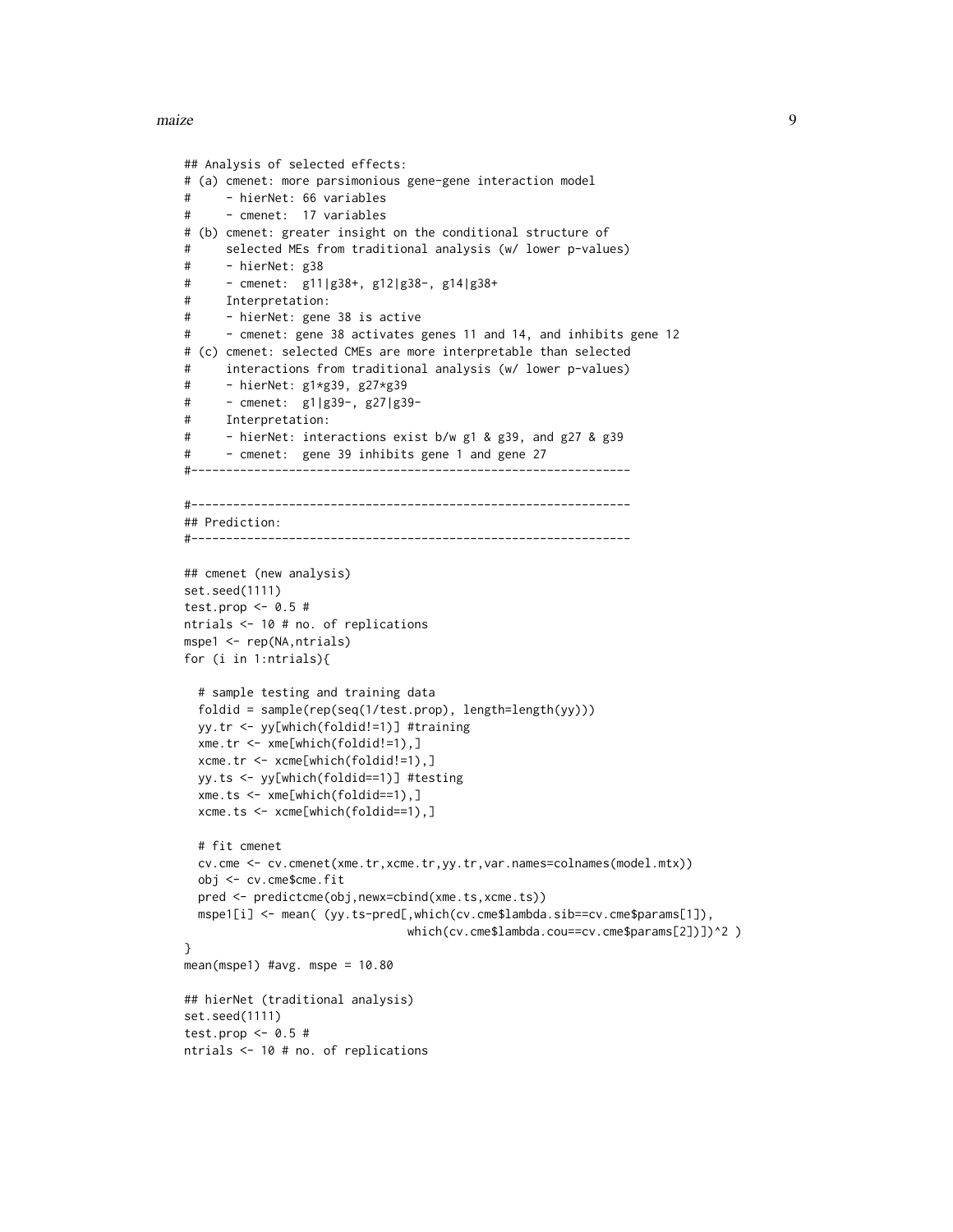```
mspe2 <- rep(NA,ntrials)
for (i in 1:ntrials){
 # sample testing and training data
 foldid = sample(rep(seq(1/test.prop), length=length(yy)))
 yy.tr <- yy[which(foldid!=1)]
 xme.tr <- xme[which(foldid!=1),]
 xcme.tr <- xcme[which(foldid!=1),]
 yy.ts <- yy[which(foldid==1)]
 xme.ts <- xme[which(foldid==1),]
 xcme.ts <- xcme[which(foldid==1),]
 # fit hierNet
 hnfit <- hierNet.path(xme.tr,yy.tr)
 cv.hn <- hierNet.cv(hnfit,xme.tr,yy.tr)
 l.opt <- which(hnfit$lamlist==cv.hn$lamhat)
 mspe2[i] <- mean( (yy.ts-predict(hnfit,newx=xme.ts)[,l.opt])^2 )
}
mean(mspe2) #avg. mspe = 11.31
#---------------------------------------------------------------
## Analysis of MSPE:
# - cmenet gives lower prediction error, which suggests
# underlying gene-gene interactions may indeed be conditional
#---------------------------------------------------------------
```
## End(Not run)

predictcme *Predict using a fitted* cmenet *object*

#### Description

predictcme performs prediction at new ME settings newx, given fitted cmenet object.

#### Usage

```
predictcme(fit.cme,newx)
```
#### Arguments

| fit.cme | Fitted object from cmenet.                                                      |
|---------|---------------------------------------------------------------------------------|
| newx    | An $m \times p$ binary matrix for prediction (m new ME settings, p binary MEs). |

<span id="page-9-0"></span>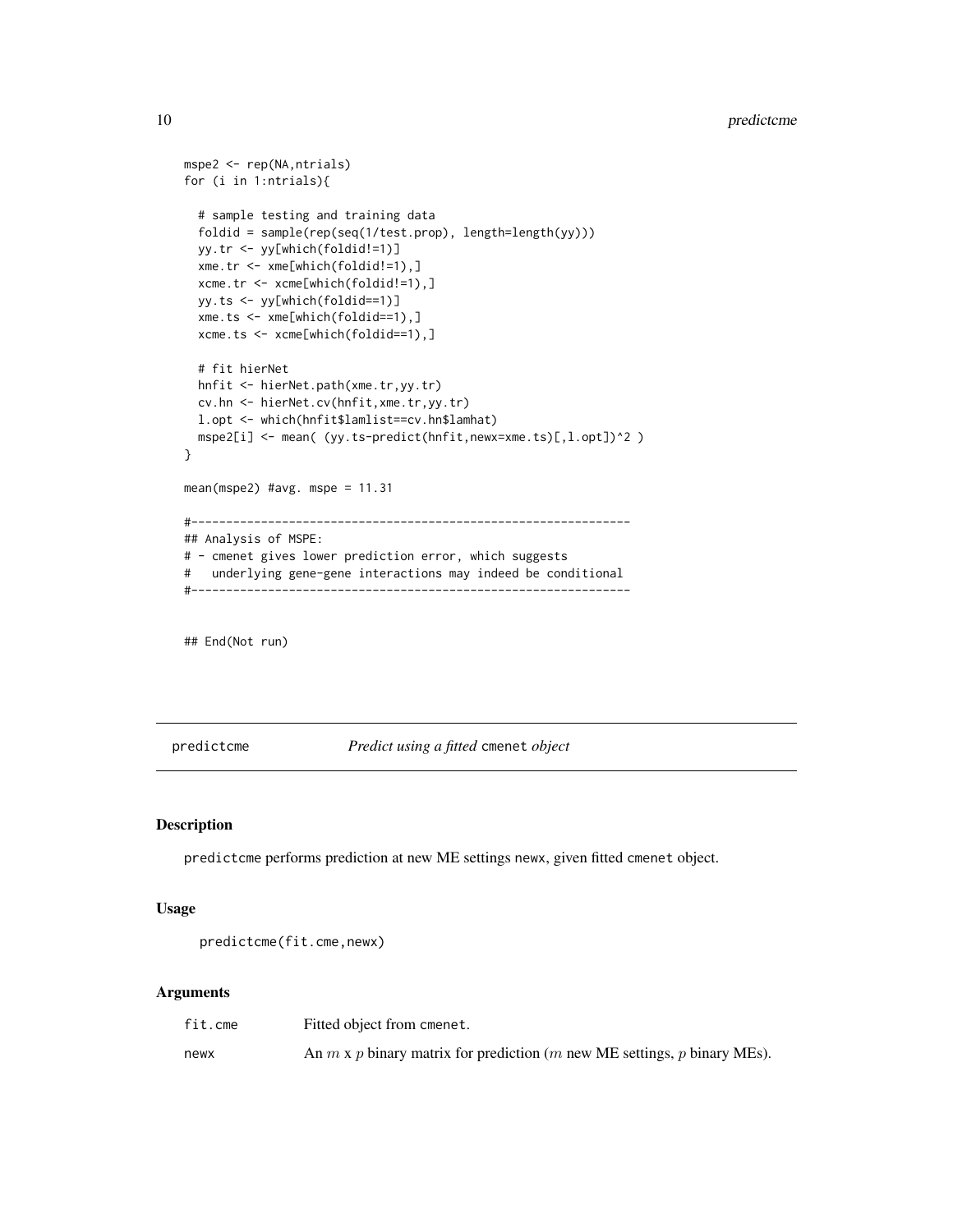#### predictcme that the contract of the contract of the contract of the contract of the contract of the contract of the contract of the contract of the contract of the contract of the contract of the contract of the contract o

#### Examples

```
## Not run:
```

```
library(MASS)
library(cmenet)
n <- 50 #number of observations
p <- 50 #number of main effects
## Simulate model matrix for MEs and CMEs
set.seed(1)
rho <- 0 #correlation
ones <- matrix(1,p,p)
covmtx <- rho*ones+(1-rho)*diag(p)
latmtx <- mvrnorm(n,p,mu=rep(0,p),Sigma=covmtx) #equicorrelated cov. matrix
memtx <- (latmtx>=0)-(latmtx<0) #simulate model matrix for MEs
model.mtx <- full.model.mtx(memtx)$model.mtx #generate model matrix for MEs and CMEs
## Set true model and generate response
num.act <- 2 # two siblings active
num.grp <- 4 # ... within four active groups
ind \leftarrow c()
for (ii in 1:num.grp){
 eff \leq sample(seq(2*(p-1)), num.act)
  ind \leq c(ind, p + eff + (ii-1)*(2*(p-1)))}
colnames(model.mtx)[ind] # active CMEs
des.mtx <- model.mtx[,ind]
inter <- 12 #intercept
xbtrue <- inter + rowSums(des.mtx)
y <- xbtrue + rnorm(n,sd=1) #response
xme \leq model.mtx[,1:p]
xcme <- model.mtx[,(p+1):ncol(model.mtx)]
## Run cv.cmenet
cv.cme <- cv.cmenet(xme, xcme, y, var.names=colnames(model.mtx))
fit.cme <- cv.cme$cme.fit
sel.cme <- cv.cme$select.idx
colnames(model.mtx)[ind] #true model
colnames(model.mtx)[sel.cme] #selected effects from cmenet
colnames(model.mtx)[setdiff(sel.cme,ind)] #selected effects not in true model
colnames(model.mtx)[setdiff(ind,sel.cme)] #true effects not in selected model
## Prediction
set.seed(1000)
ntst <- 20
latmtx <- mvrnorm(ntst,p,mu=rep(0,p),Sigma=covmtx)
memtx <- (latmtx>=0)-(latmtx<0)
tst.mtx <- full.model.mtx(memtx)$model.mtx
xbtst <- inter + rowSums(tst.mtx[,ind])
ytst <- xbtst + rnorm(ntst,sd=1)
pred.cme <- predictcme(fit.cme,newx=tst.mtx)[,which(cv.cme$lambda.sib==cv.cme$params[1]),
```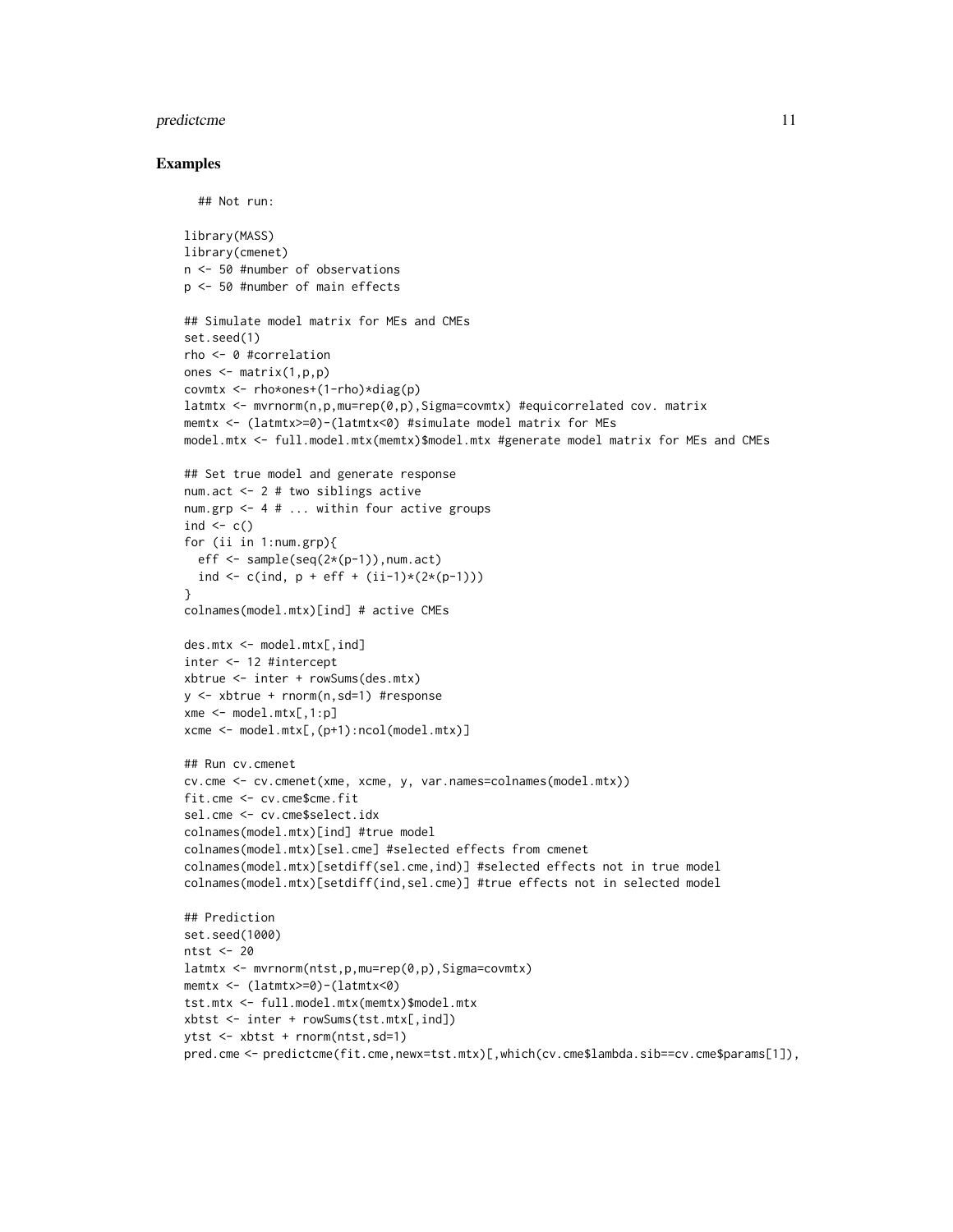#### 12 predictcme

#### which(cv.cme\$lambda.cou==cv.cme\$params[2])]

## End(Not run)